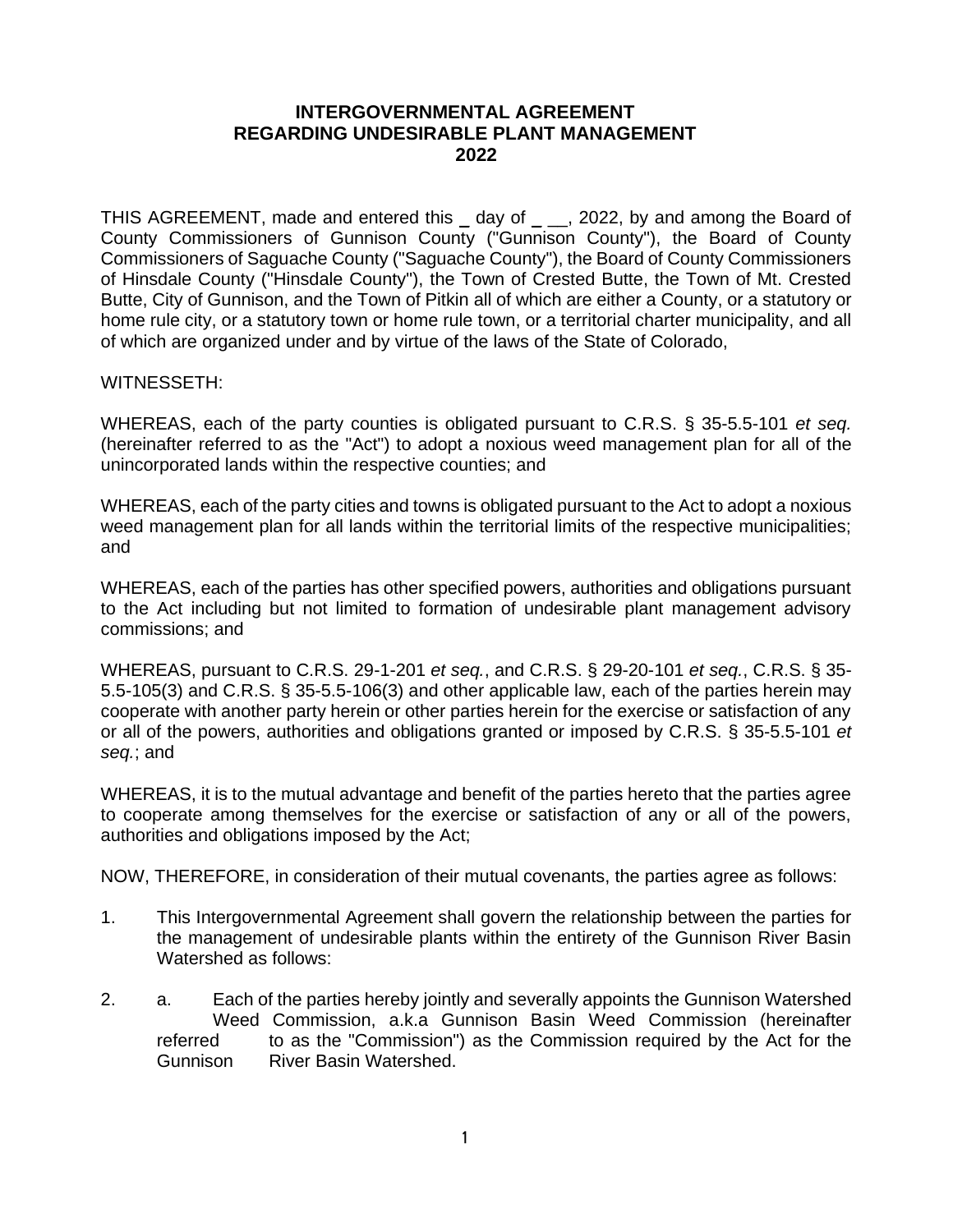- b. Each of the parties hereby jointly and severally appoints the Board of County Commissioners of Gunnison County as the local authority required by the Act for the Gunnison River Basin Watershed.
- c. The membership of the Commission shall be:
	- (i) Lorraine Rup (Gunnison County Representative);
	- (ii) \_\_\_\_\_\_\_\_\_\_\_\_\_\_\_\_\_(Gunnison County Representative);
	- (iii) Tom Walker (Appointed by Gunnison County);
	- (iv) \_\_\_\_\_\_\_\_\_\_\_\_\_\_(Vacancy, appointed by Gunnison County);
	- (v) Alice Curry\_\_\_(Hinsdale County Representative);
	- (vi) \_\_\_\_\_\_\_\_\_\_\_\_\_\_(Saguache County Representative);
	- (vii) Ex-officio Representatives from: Bureau of Land Management, US Forest Service, Natural Resource Conservation Service, National Park Service, City of Gunnison, Colorado Department of Parks & Wildlife, Town of Mt. Crested Butte, Town of Crested Butte, CSU Extension, CB Land Trust, Rocky Mountain Biological Lab, Gunnison Conservation District, and Colorado Department of Transportation.

Each Gunnison County representative may be succeeded by a Gunnison County representative; the Saguache County representative and the Hinsdale County representative may be succeeded by a representative from their respective county.

In the case of a tie vote, the issue shall be decided by the Board of County Commissioners of Gunnison County.

- d. The Commission shall elect a Chairman and Secretary. A majority of the members of the Commission shall constitute a quorum for the conduct of business.
- e. The Commission shall have all of the powers and duties specified in C.R.S. 35- 5.5-107(4)(a), (b) and (c). In the event of any conflict between this Agreement and C.R.S. § 35-5.5-107, the latter shall control.
- f. The Commission shall consult with and report to each of the parties regarding the annual budget required to perform this Intergovernmental Agreement, the management plan, management criteria, management practice and any other major decision or recommendation of the Commission. Such consultation and reporting shall not necessarily be in person but may be in writing or by telephone.
- 3. The parties hereto authorize Gunnison County to be the sole and final authority to approve, modify and supervise the day-to-day conduct and provision of services required by this Intergovernmental Agreement including, but not limited to, the authority to select, contract with, and compensate the personnel, including administrative personnel, public or private, who shall perform the work necessary to accomplish the ends of the Act. Each of the parties expressly authorizes Gunnison County to enter into such contracts and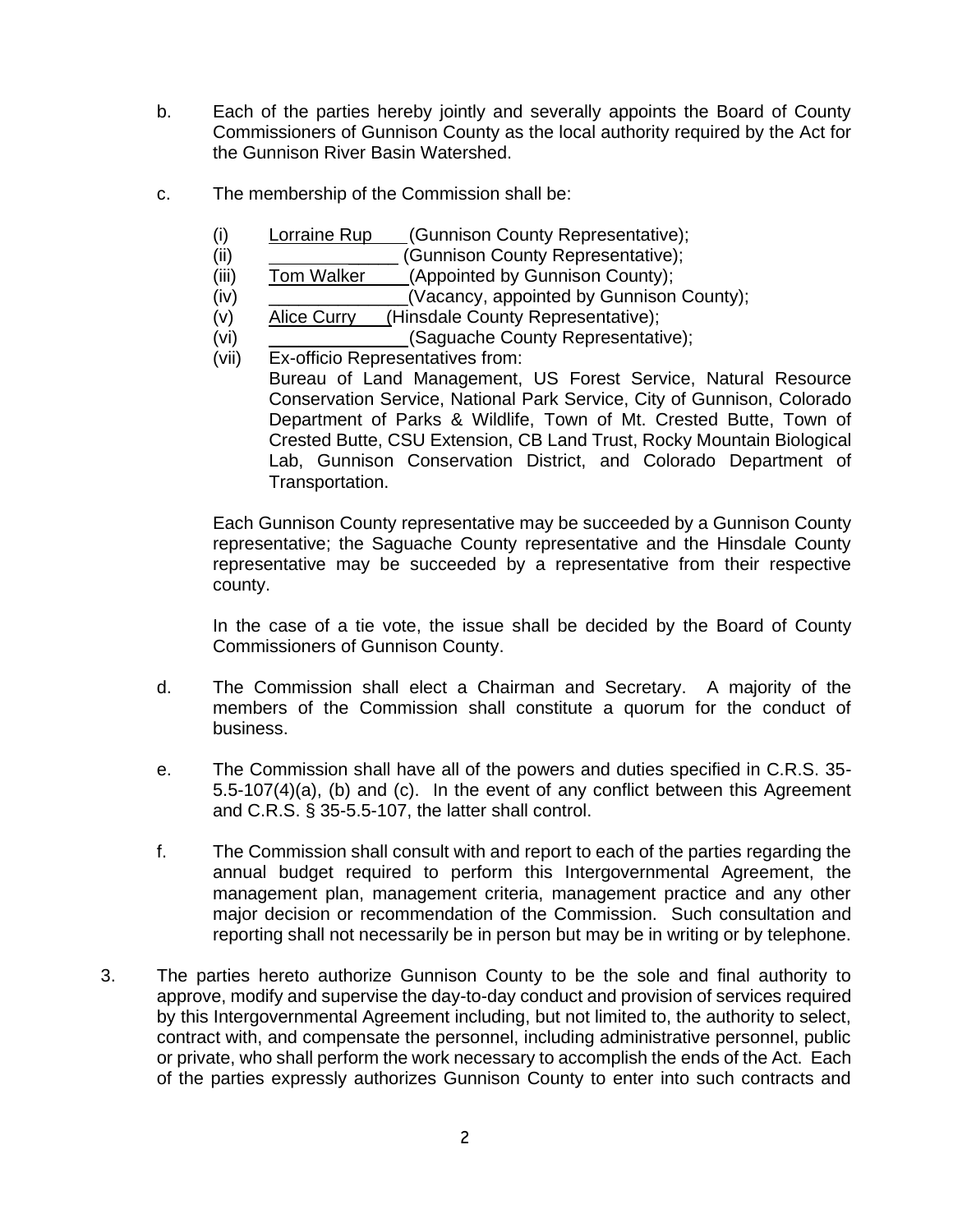provide such compensation on behalf of that respective party providing that such actions do not require expenditures exceeding the annual budget.

- 4. Gunnison County will furnish to each of the parties an annual report of activities, costs and expenses of personnel, including administrative personnel, who perform the work necessary to accomplish the ends of the Act.
- 5. Gunnison County will charge a rate of \$117.50/hour for noxious weed management, including all associated labor, equipment, materials, and administration. Each of the parties agrees to pay or to reimburse Gunnison County, no later than December 31, 2022, for a share of such activities, costs and expenses as follows:

| Hinsdale County -           | \$1,880.00(16 hours)     |
|-----------------------------|--------------------------|
| Saguache County -           | \$3,055.00 (26 hours)    |
| Town of Crested Butte -     | \$12,913.00 (110 hours)  |
| Town of Mt. Crested Butte - | \$ 14,707.00 (126 hours) |
| City of Gunnison -          | \$1,410.00(12 hours)     |
| Town of Pitkin -            | \$353.00 (3 hours)       |

Each party shall be ultimately and solely responsible for all additional costs required for control of undesirable plants pursuant to C.R.S. 35-5.5-109 within the jurisdiction of that party. If scheduling allows, Gunnison County may be available for weed management work, in addition to the hours listed above, at the same hourly rate.

Payments to Gunnison County shall be in the form acceptable to Gunnison County.

- 6. No provision of this Agreement is or shall be construed to be a waiver of sovereign immunity pursuant to C.R.S. § 24-10-104. Each party hereto shall be responsible to defend itself, at its sole cost, in any action or claim arising from or under any activity pursuant to this Agreement. Neither Gunnison County nor any of its officers, employees or agents shall have any liability whatsoever under this Agreement different in any kind or nature whatsoever than any other party or officer, employee or agent of any other party.
- 7. The term of this Agreement shall be from January 1, 2022 through December 31, 2022, with work performed during May 1 through October 30, 2022. Any party may terminate its participation in this Agreement upon ninety (90) days written notice, by certified mail, to each of the other participating parties. Such termination shall require a cessation of activity under this Agreement within the jurisdiction of the terminating party but shall not require, in any circumstance, a return or reimbursement to the terminating party of moneys already paid pursuant to paragraph 5 above.
- 8. This Agreement may be signed in a series of originals; that is, not all of the parties are required to sign a single original. This Agreement becomes effective to a particular party upon its signature to an original.